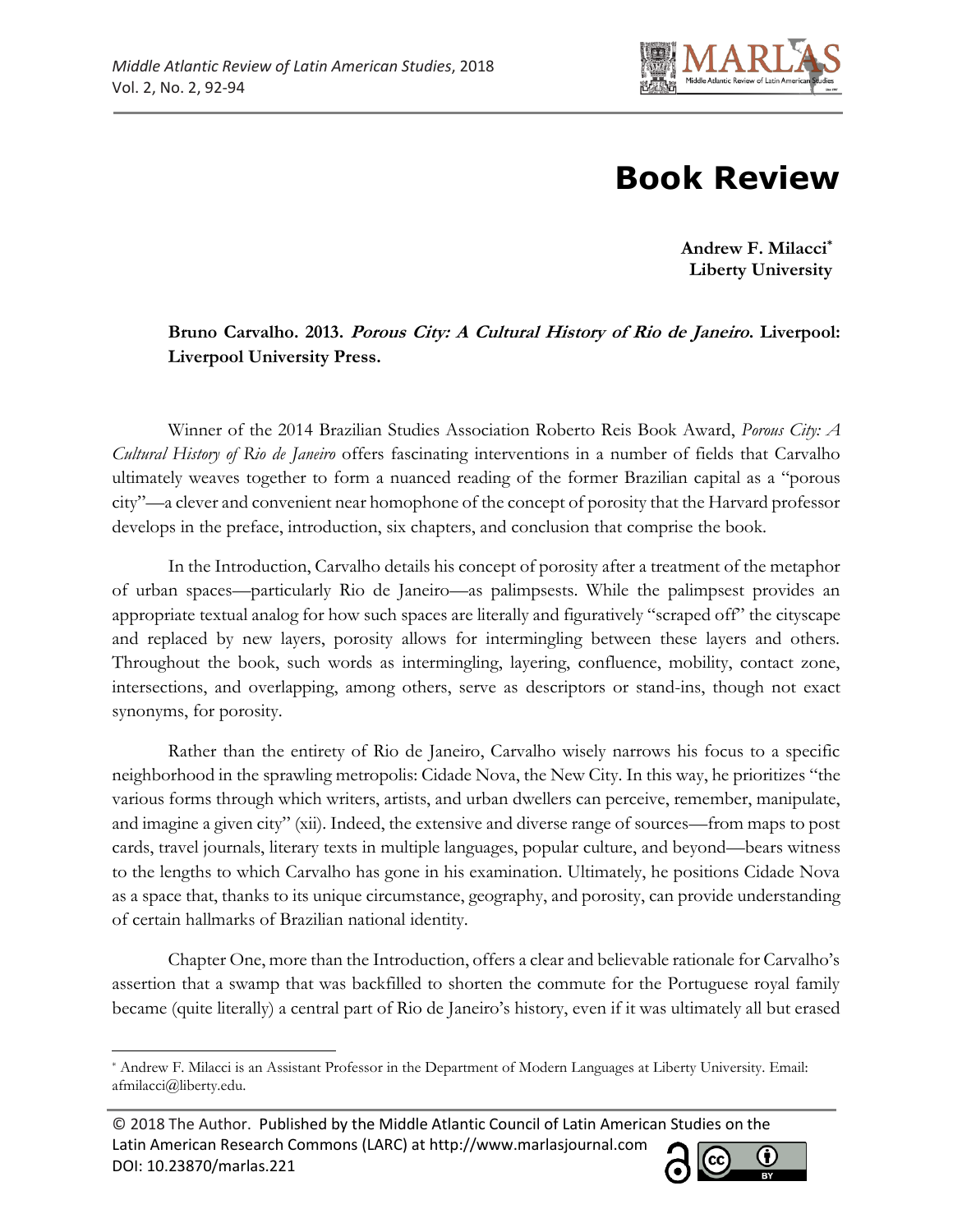## Milacci – *Porous City* Book Review

off the map. He further contends that "in the socio-cultural and literary fabric of that early and much forgotten Cidade Nova lies the palimpsestic landscape out of which emerges so much of what came to be considered Brazilian" (40). The chapter paints a portrait of a city on the cusp of greatness, one that saw a spike in population as a result of immigrants from other parts of the nation and globe alike. Through a detailed documentation of the city in the mid-nineteenth century, in addition to a close reading of Manuel Antônio de Almeida's *Memórias de um Sargento de Milícias* (*Memoirs of a Militia Sergeant*), Carvalho teases out how Cidade Nova came to embody the contradiction of the intermingling of the center and the periphery, the dominant classes and the marginalized, a porous space that plays a vital role in setting up how said contradiction can be understood throughout the rest of the book.

Chapter Two features the touchstone of Brazilian literature, Machado de Assis, whose stories peel back the palimpsestic layers of time to speak to an elite readership by describing the ever-changing landscape that he was so familiar with as a person who himself inhabited porous spaces and embodied them via his own mulatto identity. Of particular interest is Carvalho's discussion of Machado's progression as a writer who initially seems "to participate in the flattened notion of a divided Rio de Janeiro" (55), yet eventually "developed a more reflective sense of belonging in a lettered city" (68), by writing that city through the lenses of those who existed at the margins, outside the center, and featuring characters from marginalized spaces who expose readers to those spaces through story.

Chapter Three marks a transition from describing a neighborhood in formation to fleshing out the perception of Cidade Nova as a fully formed stereotype in the wake of the Pereira Passos reforms between 1902 and 1906. While the South Zone of Botafogo (the backdrop of Aluísio Azevedos' *O Cortiço* [The Slum]) and other neighborhoods benefitted from major infrastructure improvements, Cidade Nova was the landing place for many of the poorest citizens displaced by these measures, which made it a target of negative racial and xenophobic stereotyping. For Carvalho, then, João do Rio's journalistic portrayals of Cidade Nova help round out and enrich our knowledge of Cidade Nova at the same time as they serve as a reminder that the area had, for many, become a space at the margins of Rio de Janeiro, or *carioca*, society, despite its geographic centrality. The chapter comes full circle when we see that Lima Barreto, author of *Triste Fim de Policarpo Quaresma* (*The Sad End of Policarpo Quaresma*), often "articulate[d] the perspective of those who paid a heavy price for modernization projects, but who reaped few of the benefits" (95). Nevertheless, it is to Carvalho's credit that the underlying tone of the chapter is not despair, for the very circumstances that served to stigmatize the neighborhood ultimately fostered a rich cultural diversity that in many ways has come to symbolize Brazilianness.

The groundwork for this symbolic Brazilian identity is laid in Chapter Four, where he describes how Cidade Nova, specifically the Praça Onza, "[d]uring the 1920s … became home to thousands of Jewish newcomers" (105), though Carvalho clarifies that Cidade Nova "did not have neighbourhoods associated with a single ethnic group" (107). The author is quick to note that Cidade Nova was not a paradise and that much of this *convivência* (106)—another near synonym of porosity—was facilitated by the rich music and dance culture, in addition to prostitution in the red-light district, all of which provided spaces for interactions to occur (131). Carvalho situates his reading of porosity between the